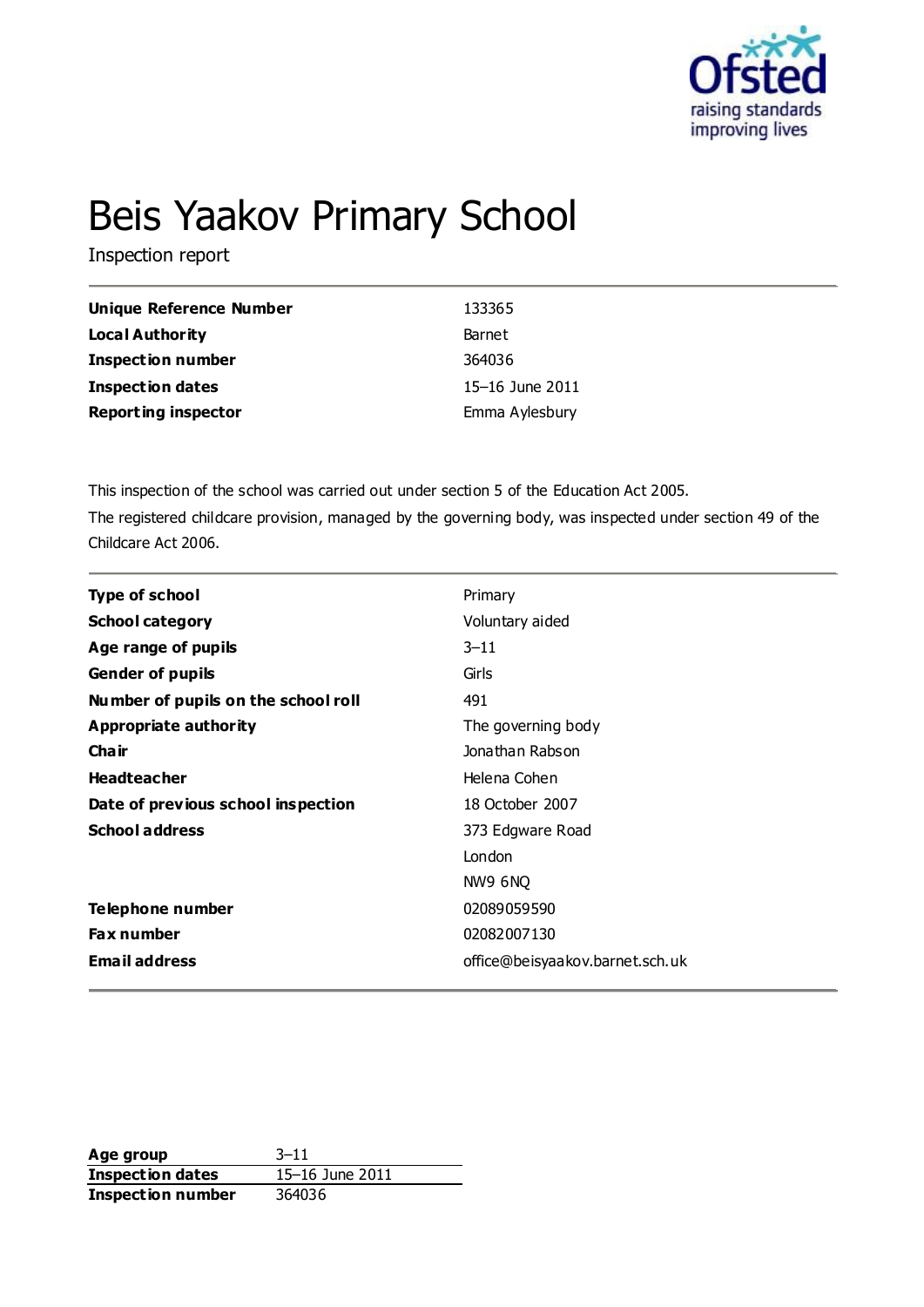**Number of children on roll in the registered childcare provision Date of last inspection of registered childcare provision**

Not previously inspected

Age group 3–11 **Inspection dates** 15–16 June 2011<br> **Inspection number** 364036 **Inspection number**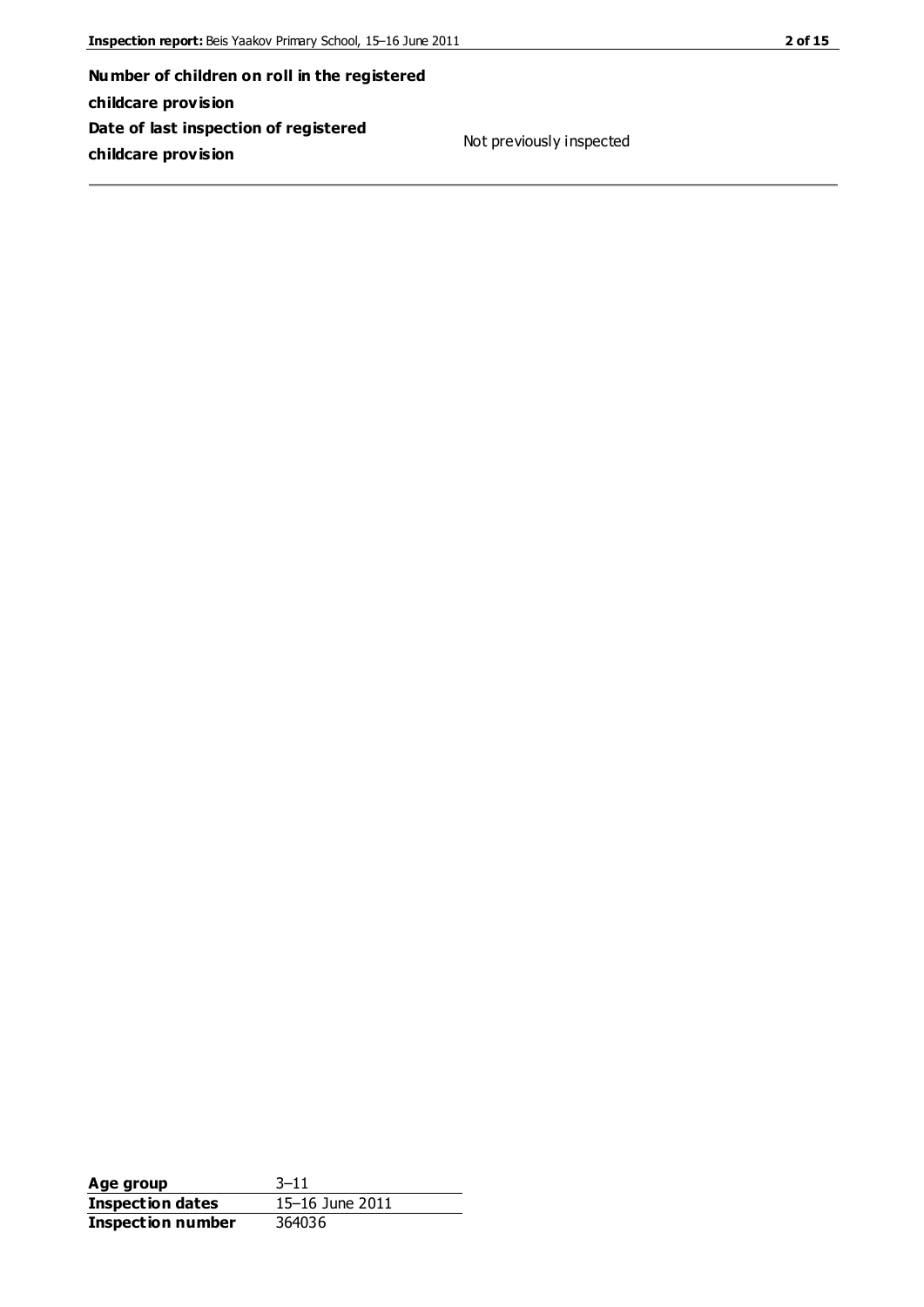The Office for Standards in Education, Children's Services and Skills (Ofsted) regulates and inspects to achieve excellence in the care of children and young people, and in education and skills for learners of all ages. It regulates and inspects childcare and children's social care, and inspects the Children and Family Court Advisory Support Service (Cafcass), schools, colleges, initial teacher training, work-based learning and skills training, adult and community learning, and education and training in prisons and other secure establishments. It assesses council children's services, and inspects services for looked after children, safeguarding and child protection.

Further copies of this report are obtainable from the school. Under the Education Act 2005, the school must provide a copy of this report free of charge to certain categories of people. A charge not exceeding the full cost of reproduction may be made for any other copies supplied.

If you would like a copy of this document in a different format, such as large print or Braille, please telephone 0300 123 4234, or email **[enquiries@ofsted.gov.uk](mailto:enquiries@ofsted.gov.uk)**.

You may copy all or parts of this document for non-commercial educational purposes, as long as you give details of the source and date of publication and do not alter the documentation in any way.

To receive regular email alerts about new publications, including survey reports and school inspection reports, please visit our website and go to 'Subscribe'.

Royal Exchange Buildings St Ann's Square Manchester M2 7LA T: 0300 123 4234 Textphone: 0161 618 8524 E: **[enquiries@ofsted.gov.uk](mailto:enquiries@ofsted.gov.uk)**

W: **[www.ofsted.gov.uk](http://www.ofsted.gov.uk/)**

© Crown copyright 2011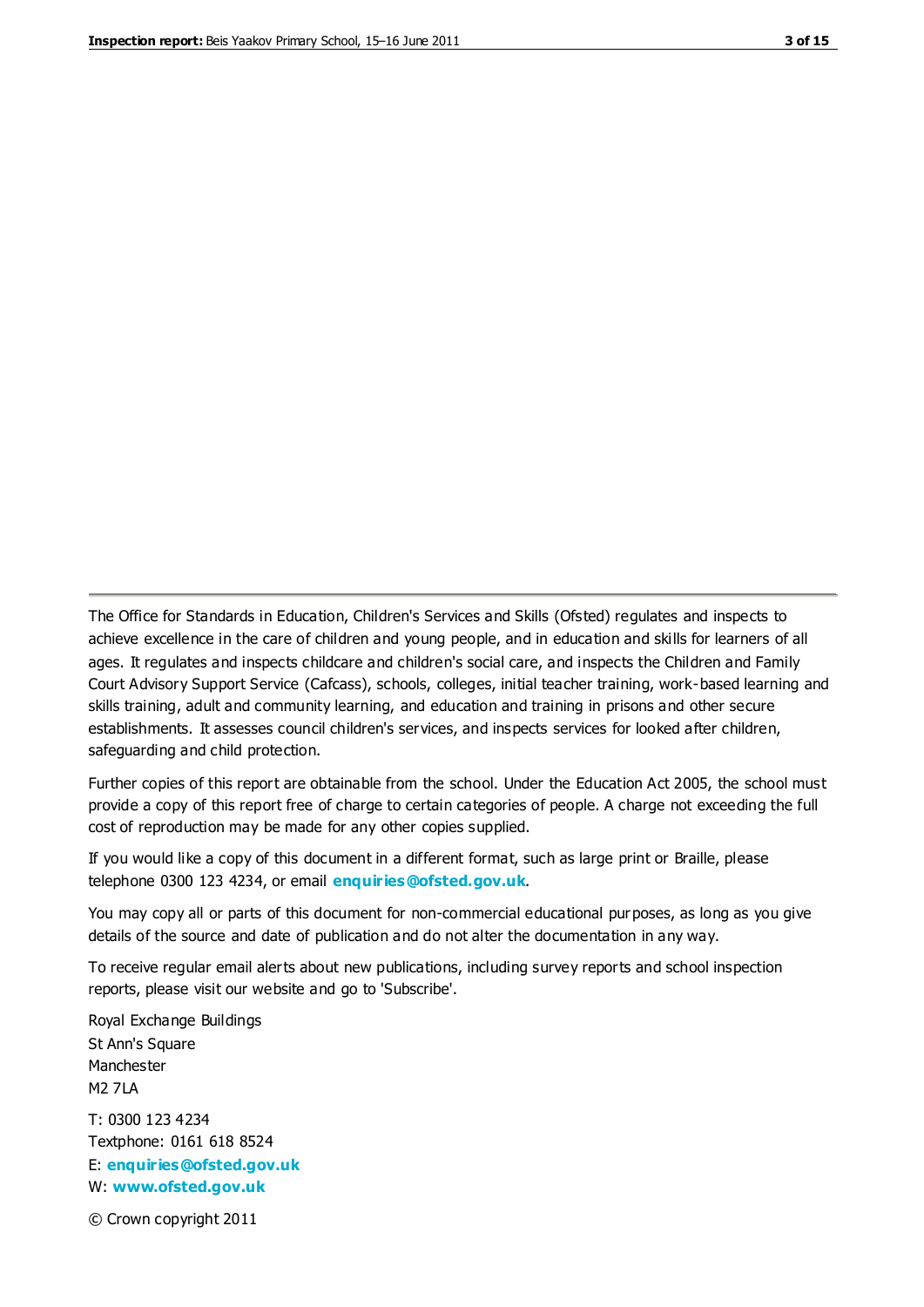### **Introduction**

This inspection was carried out by four additional inspectors. The inspectors visited one Year 5 and 6 prayer time and observed 20 lessons taught by 19 teachers. They had meetings with the headteacher, senior leadership team, members of the governing body, staff and groups of pupils. They looked at the school's self-evaluation documentation, safeguarding procedures, monitoring and assessment information, lesson plans and school policies. They analysed questionnaires from 59 pupils, 18 staff and 143 parents and carers.

The inspection team reviewed many aspects of the school's work. It looked in detail at a number of key areas.

- The impact of schools' actions to raise attainment at Key Stage 2 and to eliminate any significant variations within groups of learners.
- The effectiveness of the school's use of assessment data in teaching and learning to ensure that all pupils make equal progress, including the more-able and those with special educational needs and/or disabilities.
- The impact of leaders and managers, at all levels, on driving improvements.

## **Information about the school**

Beis Yaakov is a larger than average sized primary school providing education for girls of the Orthodox Jewish faith. The largest group of pupils are of White British heritage. A below average proportion of pupils are from minority ethnic backgrounds, being less than half that found nationally. An average proportion, speak English as an additional language. The proportion of pupils known to be eligible for free school meals is well below the national average. The proportion of pupils who have special educational needs and/or disabilities is just above average, the largest group being those with communication and language difficulties. The school has gained the Healthy Schools Award.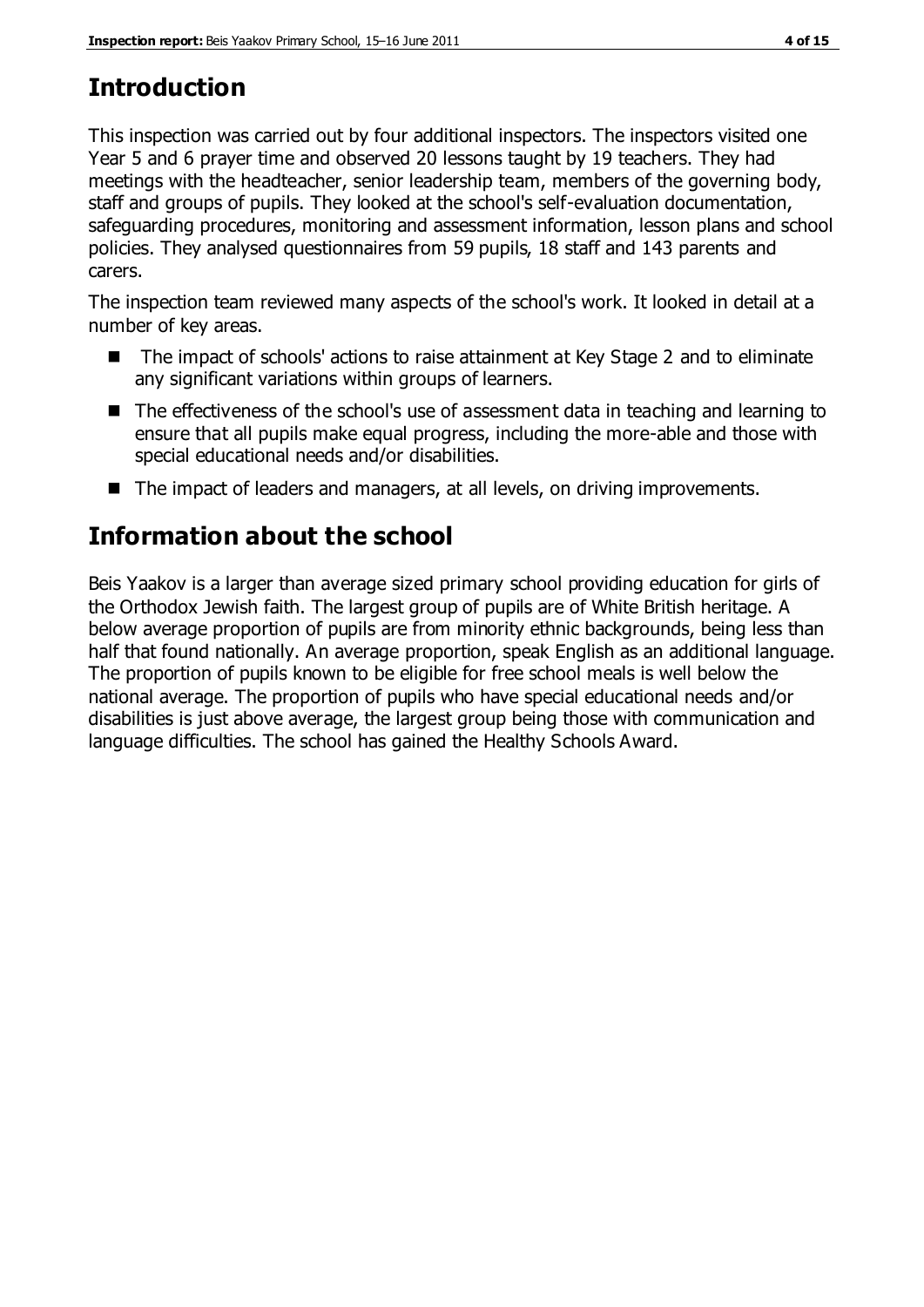**Inspection grades: 1 is outstanding, 2 is good, 3 is satisfactory, and 4 is inadequate** Please turn to the glossary for a description of the grades and inspection terms

#### **Inspection judgements**

| Overall effectiveness: how good is the school?  |  |
|-------------------------------------------------|--|
| The school's capacity for sustained improvement |  |

#### **Main findings**

This is an outstanding school. Its success can be attributed to the excellent leadership of the headteacher, senior leaders and the Early Years Foundation Stage. They, together with all staff, work well together to form a very strong team that ensures that each individual pupil is valued and appreciated. The school's work to tackle discrimination and promote equality is highly effective. Pupils thrive in the school's outstandingly safe and caring environment. The school instills in its pupils a clear sense of Jewish values, selfconfidence and a joy of learning. As one pupil commented reflecting the views of many, 'we thoroughly enjoy being at school.' Teaching successfully captures the interests of the pupils and they are proud of their school. They have excellent attitudes to learning and want to do well and as a result, their behaviour is excellent. Pupils achieve well and have an exceptional understanding of healthy living and staying safe. Their mature understanding of spiritual, moral, social and cultural issues is excellent.

By the end of Year 6 pupils' achievement is above average, because staff have very high expectations of them, and as a result, pupils' respond well. For example, pupils are eager to answer questions and try more difficult work. The school uses monitoring information regularly to eradicate any differences in the achievement of groups of pupils. Staff are highly effective in their use of data which is used regularly to assess pupils' needs and provide timely support and interventions.

Pupils' good progress is underpinned by the outstanding curriculum and the excellent level of care provided for all groups of pupils. Overall teaching is good, with some being outstanding. In these lessons, pupils of all abilities are fully involved and challenged. They work with continued attention and want to know more about the topic they are learning. In contrast, where teaching is a little less successful, teachers do not make sufficient use of assessment information to challenge all groups of pupils, with the most-able not always making all the progress they are capable of.

All staff work together very effectively to enhance provision for pupils and to promote community cohesion. The school's self-evaluation of its own performance is perceptive, detailed and accurate. The strengths and areas for development are clearly identified in a detailed school improvement plan. Expectations are high. Members of the governing body set demanding targets for improvement. There is a clear emphasis on creating a culture of continuous improvement, through embracing new ideas to improve the learning experience of all pupils. Since the last inspection, the school has improved teaching, broadened the curriculum and improved attendance to above average levels. The school has an excellent capacity to sustain improvement and fulfil its ambitious vision for the future.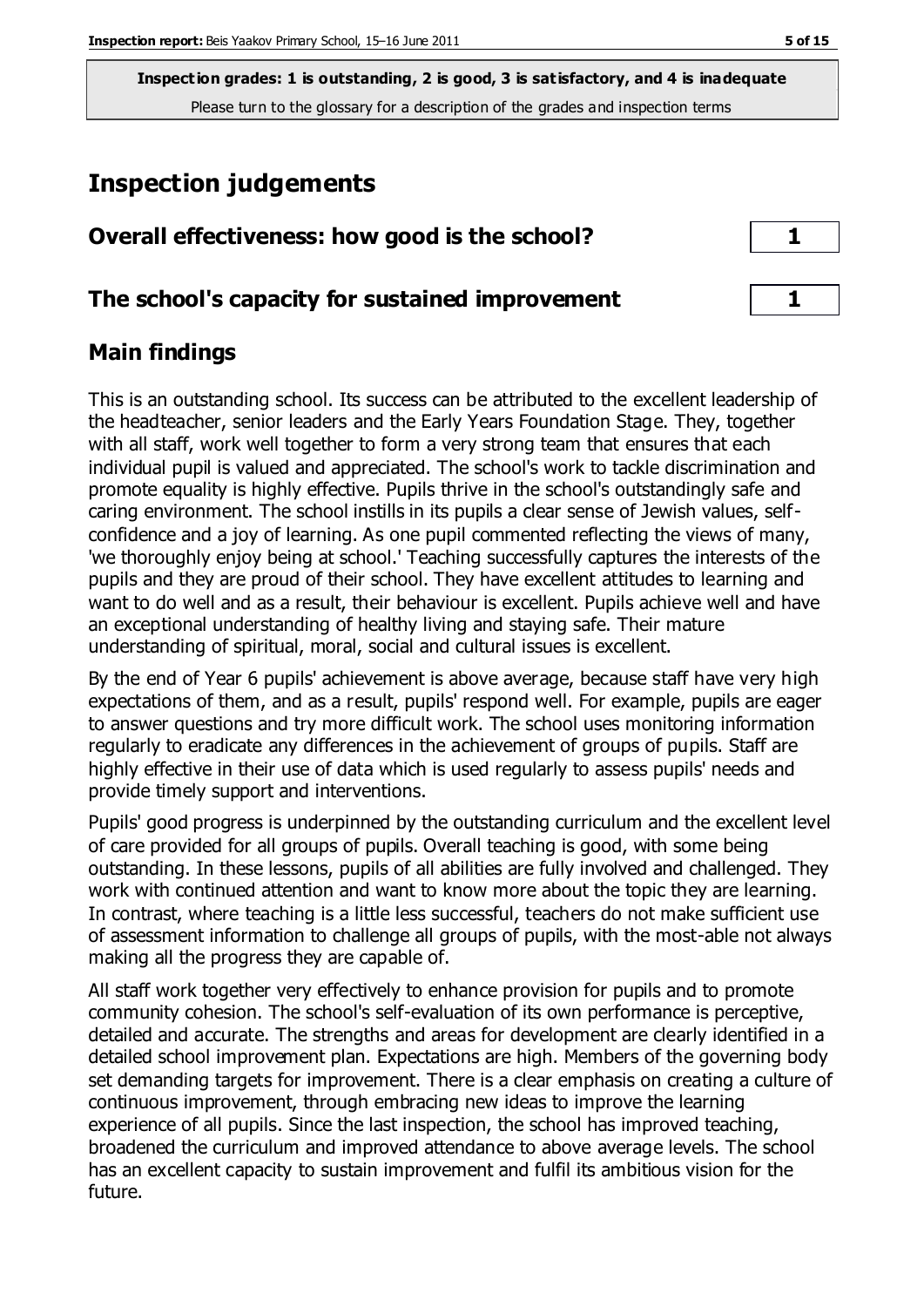**Inspection grades: 1 is outstanding, 2 is good, 3 is satisfactory, and 4 is inadequate** Please turn to the glossary for a description of the grades and inspection terms

#### **What does the school need to do to improve further?**

- Strengthen the quality of teaching and learning so that in all lessons, it matches the very best by:
	- $\equiv$ ensuring all teachers make effective use of assessment information and opportunities to accelerate pupils' progress
	- $=$  ensuring detailed marking is regular and accurate, informing pupils of the next steps.

#### **Outcomes for individuals and groups of pupils 1**

Pupils are very polite and enjoy school. They cooperate well with each other, are thoughtful and respond enthusiastically to opportunities to take responsibility, such as by becoming prefects. Throughout the school, pupils enjoy their learning and achieve well. For example, in a Year 6 mathematics lesson, pupils made good progress because the teacher checked their prior knowledge of equations and then explained new learning in logical steps. This gave them trust and confidence to attempt the more advanced questions. Similarly, in a Year 1 design and technology lesson, pupils thoroughly enjoyed making a working model of a moving animal. Here they developed their problem-solving skills swiftly because their teacher made very clear what was required to be successful.

By the time they leave Year 6, pupils' attainment is above average. A new intervention programme for teaching numeracy is helping to boost progress in maths, but it is still too early to see the full impact of this exciting initiative. From broadly average starting points, pupils make good progress. Achievement and learning are good for all groups of pupils, including those with special educational needs and/or disabilities as well as those who speak English as an additional language. This is as a result of the one-to-one tuition and because of the highly effective support they receive. Pupils feel extremely safe and the systems to ensure this are firmly embedded in school routines. Relationships between staff and pupils are exemplary and pupils are confident that any concerns will be listened to and acted on. Bullying is rare, but when incidents have occurred the school has been quick to act to resolve them.

In this warm and friendly environment pupils receive memorable experiences and rich opportunities for high quality learning. This can be seen in the vibrant and colourful displays. They are keen to join in celebrations and act as ambassadors for their school. For example, pupils delight in taking part in high quality whole school productions. Pupils know how to behave well, are caring towards each other and know the difference between right and wrong. Pupils enjoy the healthy meals cooked at the school and those who have packed lunches are very clear what to include to maintain a healthy diet. For example, during the inspection pupils were observed eating fruit and participating in lunchtime dance clubs. Pupils take great pride in celebrating the success of others. This was seen during the inspection when the whole school showed their appreciation of the quality of work children in Year 3 had produced in designing their own boxes for a display project. Pupils' well developed social skills, above average attendance and progress in literacy, numeracy and information and communication technology (ICT), prepare them well for the next stage in their school career.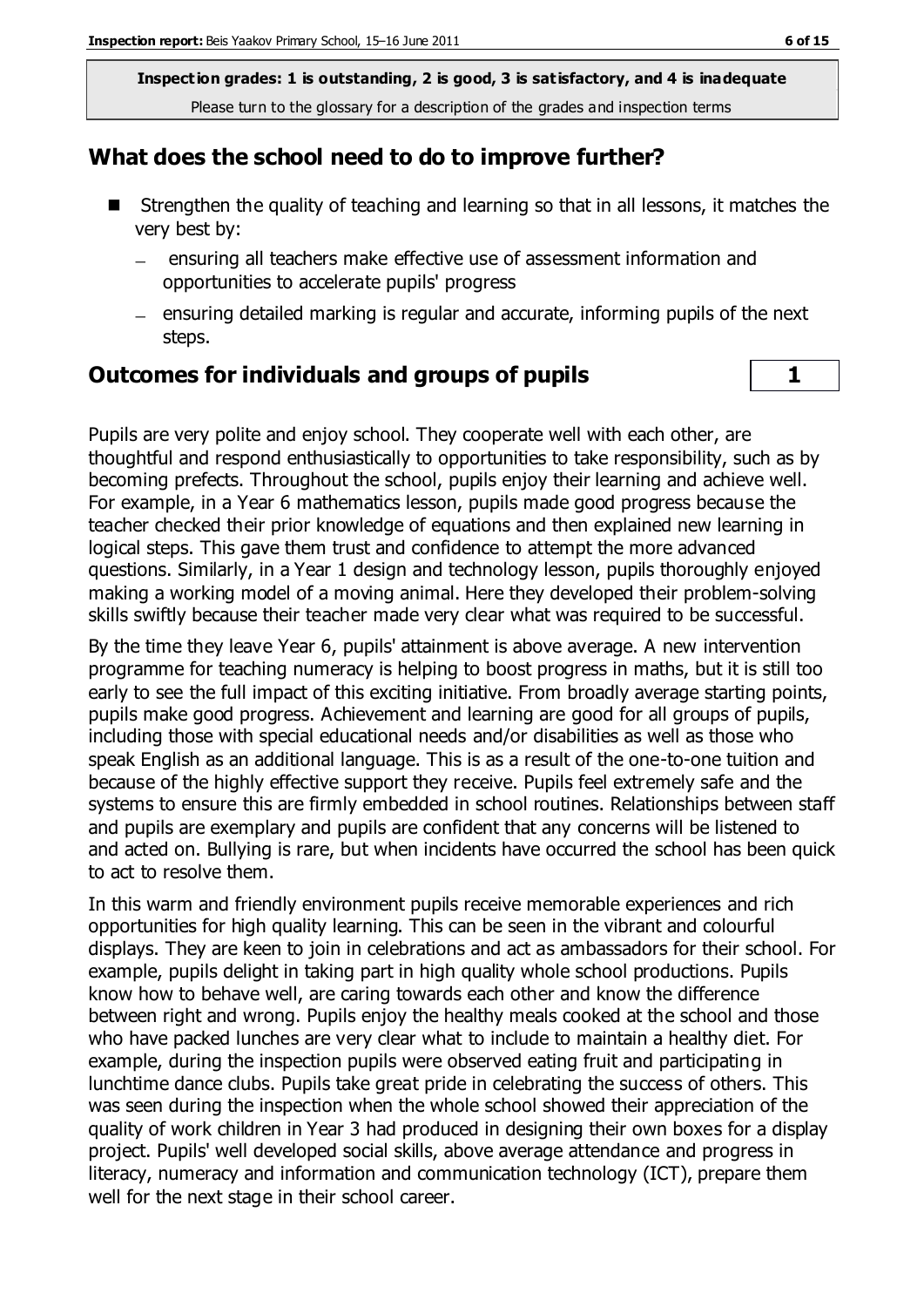# **Inspection grades: 1 is outstanding, 2 is good, 3 is satisfactory, and 4 is inadequate**

Please turn to the glossary for a description of the grades and inspection terms

These are the grades for pupils' outcomes

| Pupils' achievement and the extent to which they enjoy their learning                                                     | $\overline{\mathbf{2}}$ |
|---------------------------------------------------------------------------------------------------------------------------|-------------------------|
| Taking into account:<br>Pupils' attainment <sup>1</sup>                                                                   | 2                       |
| The quality of pupils' learning and their progress                                                                        | $\mathcal{P}$           |
| The quality of learning for pupils with special educational needs and/or disabilities<br>and their progress               | $\mathcal{P}$           |
| The extent to which pupils feel safe                                                                                      | 1                       |
| Pupils' behaviour                                                                                                         | 1                       |
| The extent to which pupils adopt healthy lifestyles                                                                       | 1                       |
| The extent to which pupils contribute to the school and wider community                                                   | 1                       |
| The extent to which pupils develop workplace and other skills that will contribute to<br>their future economic well-being |                         |
| Taking into account:<br>Pupils' attendance <sup>1</sup>                                                                   | $\mathfrak{p}$          |
| The extent of pupils' spiritual, moral, social and cultural development                                                   |                         |

<sup>1</sup> The grades for attainment and attendance are: 1 is high; 2 is above average; 3 is broadly average; and 4 is low

#### **How effective is the provision?**

The excellent level of care, guidance and support is enabling all pupils to be fully involved in the life of the school. Support for children whose circumstances may make them vulnerable is highly effective because of the excellent work the school carries out with external agencies. For example, members of the governing body have set aside additional funding for pupils in these circumstances to access. All staff support pupils who need additional guidance very well. The strong links established with parents and carers contribute well to accelerating the rate of pupils' progress.

In lessons, the large majority of teaching secures good progress. Teachers are extremely well organised and use their excellent subject knowledge to develop pupils' understanding and to prepare them for the next stage. Lesson pace and planning generally capture pupils' interests and enthusiasms well. Teachers make the purpose of the lesson clear and use questioning strategies well to support learning. Marking is regular, but in a few subjects, it is not sufficiently effective in identifying the next steps needed for improvement. Teachers encourage pupils to learn actively and plan opportunities for them to discuss their ideas in pairs but in a few lessons, teachers make insufficient use of assessment to match tasks to pupils' abilities.

The curriculum provides rich opportunities to develop pupils' creative, practical and personal talents extremely well. Hebrew for all pupils, rich musical experiences, engaging design and technology lessons and residential visits for pupils in Years 5 and 6 are some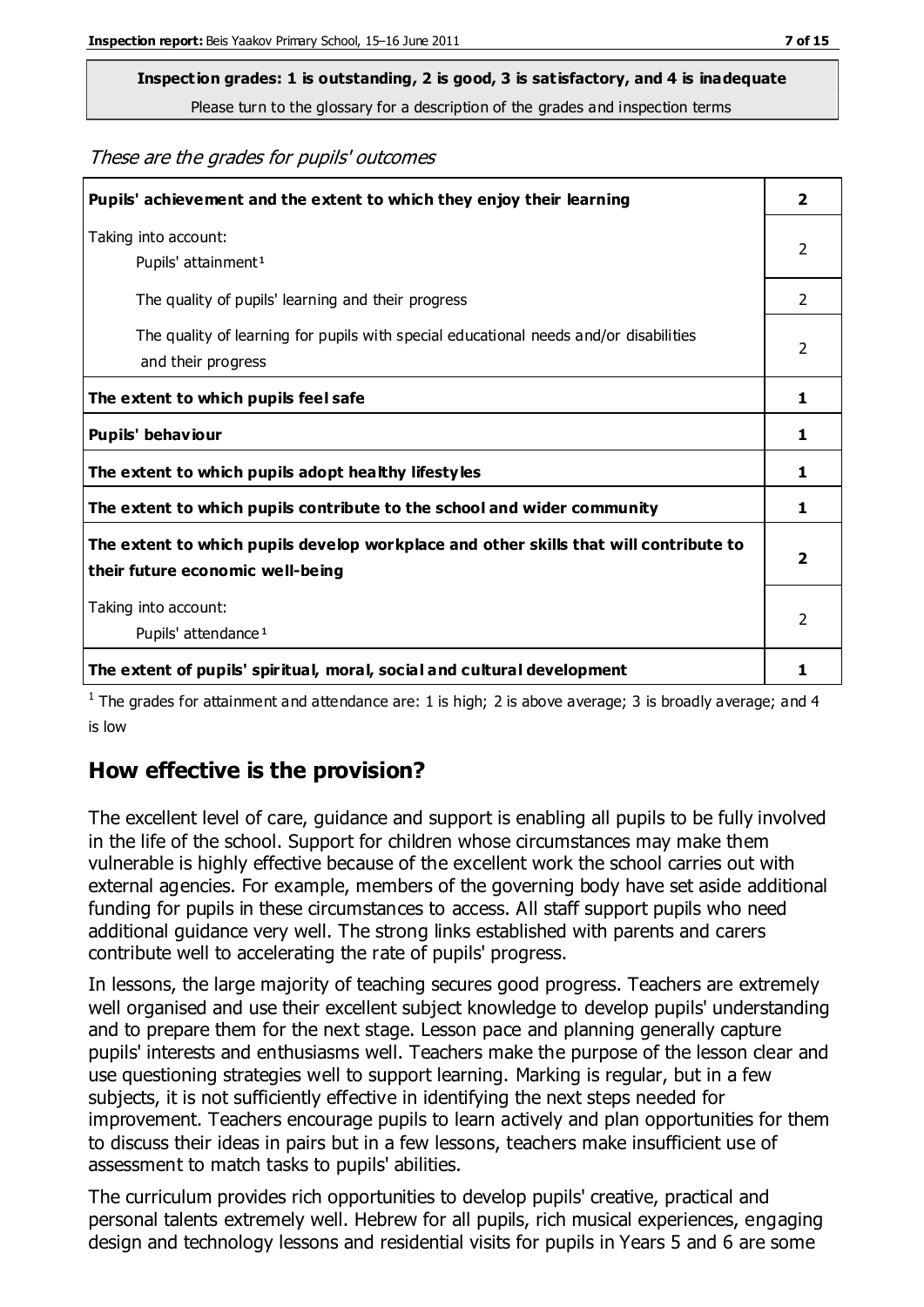**Inspection grades: 1 is outstanding, 2 is good, 3 is satisfactory, and 4 is inadequate**

Please turn to the glossary for a description of the grades and inspection terms

of the highlights of the well orchestrated curriculum. Exciting cross-curricular projects between Kodesh Studies and the National Curriculum have captured pupils' interest well. Attractive displays around the school demonstrate the links between the two curriculums and record the many memorable experiences pupils have enjoyed.

These are the grades for the quality of provision

| The quality of teaching                                                                                    |  |
|------------------------------------------------------------------------------------------------------------|--|
| Taking into account:<br>The use of assessment to support learning                                          |  |
| The extent to which the curriculum meets pupils' needs, including, where relevant,<br>through partnerships |  |
| The effectiveness of care, guidance and support                                                            |  |

#### **How effective are leadership and management?**

The determined and focused leadership of the headteacher and senior leaders enable them to work very closely together. Strong leadership and a well articulated shared vision for the school ensure that the pupils are at the centre of all the school's work. Staff and members of the governing body promote equality of opportunity very effectively in this orthodox community and ensure good progress for all groups of pupils, so that all are included and there is no discrimination. All staff and members of the governing body receive regular training on safeguarding and have a comprehensive awareness of safeguarding issues. Procedures are constantly updated and quality assurance and risk assessment systems are in place and well thought through. Members of the governing body take their roles and responsibilities seriously and know the community the school serves. They have an accurate view of its performance, and are able to set the strategic direction of the school and hold it to account. For example, they are working effectively with the school to prepare for an additional Nursery class. Through meetings they have carefully considered all the implications of this initiative and asked many searching questions before giving the venture their support. Leaders and managers work consistently to enhance the quality of provision; for example when using lesson evaluation to improve the consistency of teaching and learning. Consequently, ambition is embedded and improvement driven remarkably well.

The school's contribution to promoting community cohesion is good. The governing body, headteacher, senior leaders and staff know the school community very well and have done much to involve them as a member of the school's family. Charity work is well established and this is used well to promote pupils' learning and understanding about different cultures, for example, following the disasters in Haiti and Japan. What is not so strong are the links with other schools in the United Kingdom.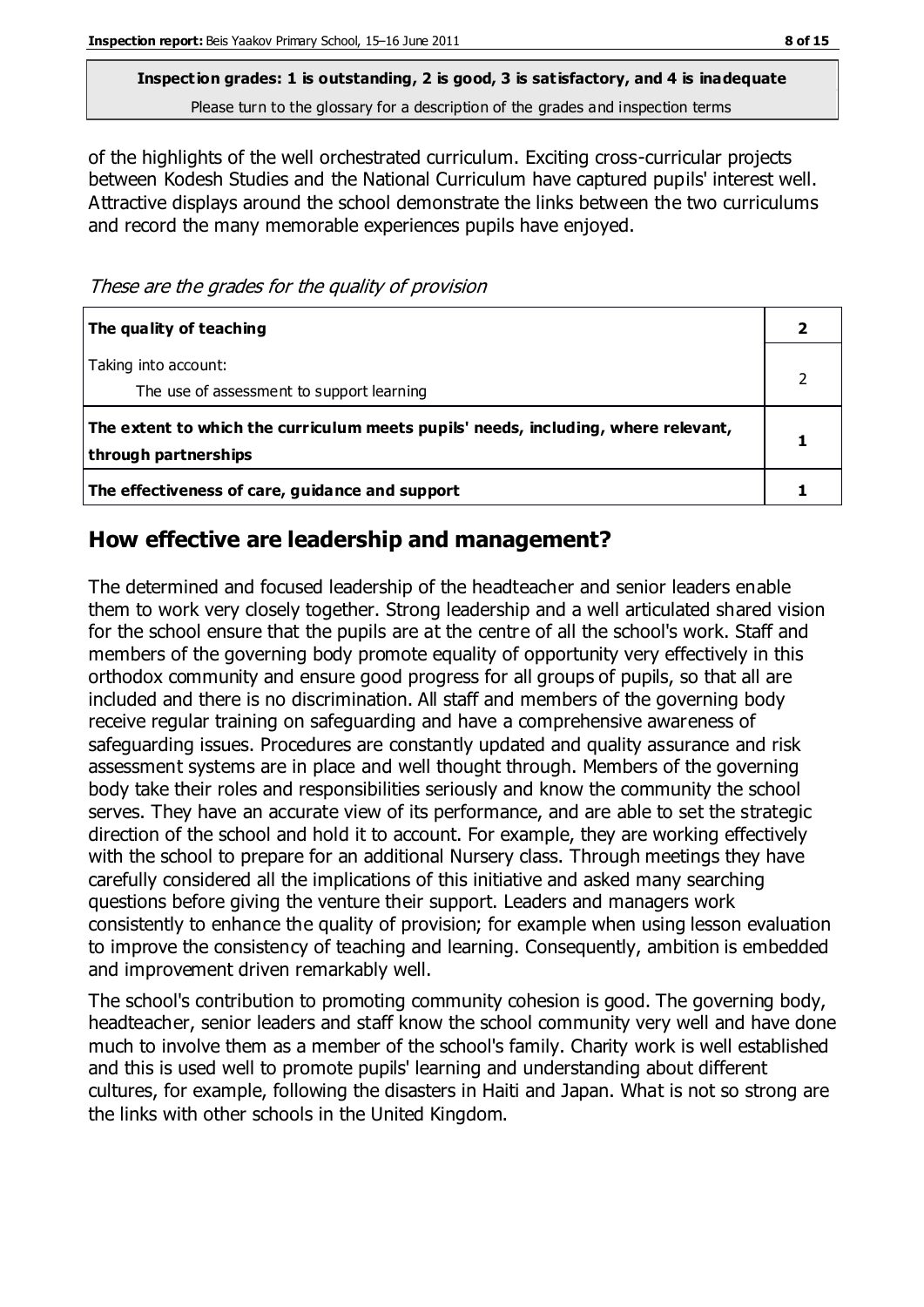**Inspection grades: 1 is outstanding, 2 is good, 3 is satisfactory, and 4 is inadequate**

Please turn to the glossary for a description of the grades and inspection terms

These are the grades for leadership and management

| The effectiveness of leadership and management in embedding ambition and driving<br>improvement                                                                  |                |
|------------------------------------------------------------------------------------------------------------------------------------------------------------------|----------------|
| Taking into account:<br>The leadership and management of teaching and learning                                                                                   | 2              |
| The effectiveness of the governing body in challenging and supporting the<br>school so that weaknesses are tackled decisively and statutory responsibilities met |                |
| The effectiveness of the school's engagement with parents and carers                                                                                             | 1              |
| The effectiveness of partnerships in promoting learning and well-being                                                                                           | 2              |
| The effectiveness with which the school promotes equality of opportunity and tackles<br>discrimination                                                           | 1              |
| The effectiveness of safeguarding procedures                                                                                                                     | 1              |
| The effectiveness with which the school promotes community cohesion                                                                                              | $\overline{2}$ |
| The effectiveness with which the school deploys resources to achieve value for money                                                                             | 1              |

#### **Early Years Foundation Stage**

Good relationships and effective induction procedures ensure children settle quickly into the Nursery and enjoy learning in a safe environment. Children join the school with a range of skills and capabilities that are generally below those expected for their age. By the end of Reception, they attain levels that are expected for their age and make good progress. Children are very well cared for and consequently they quickly grow in confidence and enjoy learning as they explore and learn in a safe, well-equipped classroom and outdoor area. Good use is made of the outside areas to promote children's physical development as well as their knowledge and understanding of the world. For instance, children thoroughly enjoyed learning about butterflies and were observed drawing and talking about them.

Staff work very successfully to establish positive relationships and create a safe environment where children grow in confidence and develop excellent personal and social skills. Classrooms are organised and vibrant. Children's work is celebrated and displayed effectively. There is a strong focus on promoting the children's skills in communication, language and literacy and problem solving, reasoning and number. The vibrant and well planned curriculum was observed during a Reception class where pupils were learning Hebrew and demonstrating their good language and literacy skills.

The Early Years Foundation Stage team provide outstanding leadership and staff work together well and use their effective understanding of how young children learn. Subsequently they plan a good range of stimulating activities that maintain their interests. For example, during the inspection, children were observed sharing resources well while making a present for Goldilocks. There is a good balance between adult-led activities and those chosen by the children, and staff are increasingly effective in ensuring that each child's learning is moved forward.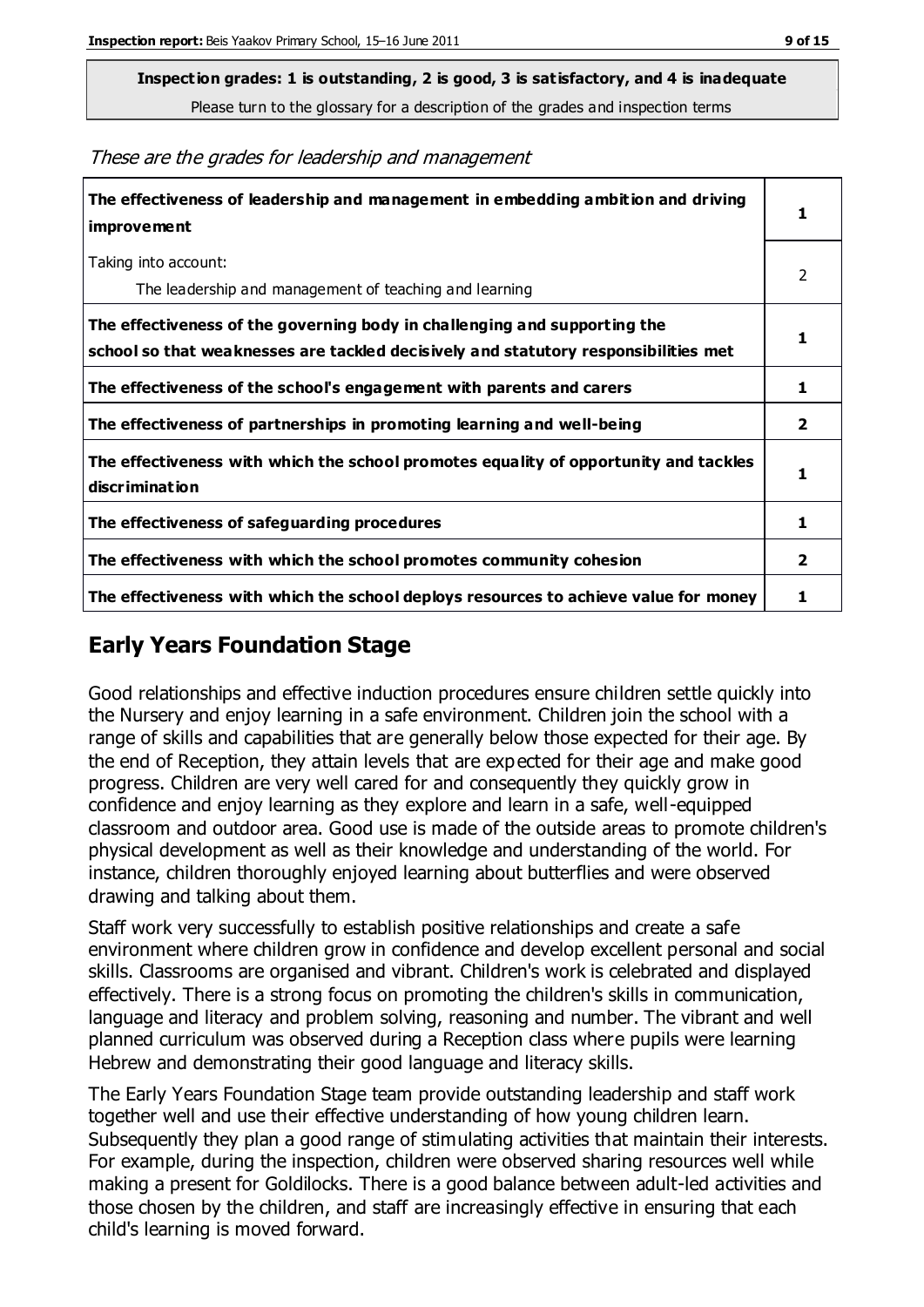**Inspection grades: 1 is outstanding, 2 is good, 3 is satisfactory, and 4 is inadequate** Please turn to the glossary for a description of the grades and inspection terms

These are the grades for the Early Years Foundation Stage

| <b>Overall effectiveness of the Early Years Foundation Stage</b>                      |  |
|---------------------------------------------------------------------------------------|--|
| Taking into account:<br>Outcomes for children in the Early Years Foundation Stage     |  |
| The quality of provision in the Early Years Foundation Stage                          |  |
| The effectiveness of leadership and management of the Early Years Foundation<br>Stage |  |

#### **Views of parents and carers**

A third of parents and carers returned questionnaires. Almost all respondents are fully supportive of the school and believe that it keeps their children safe and that they are happy and taught well. Parents and carers praised the caring nature of the school.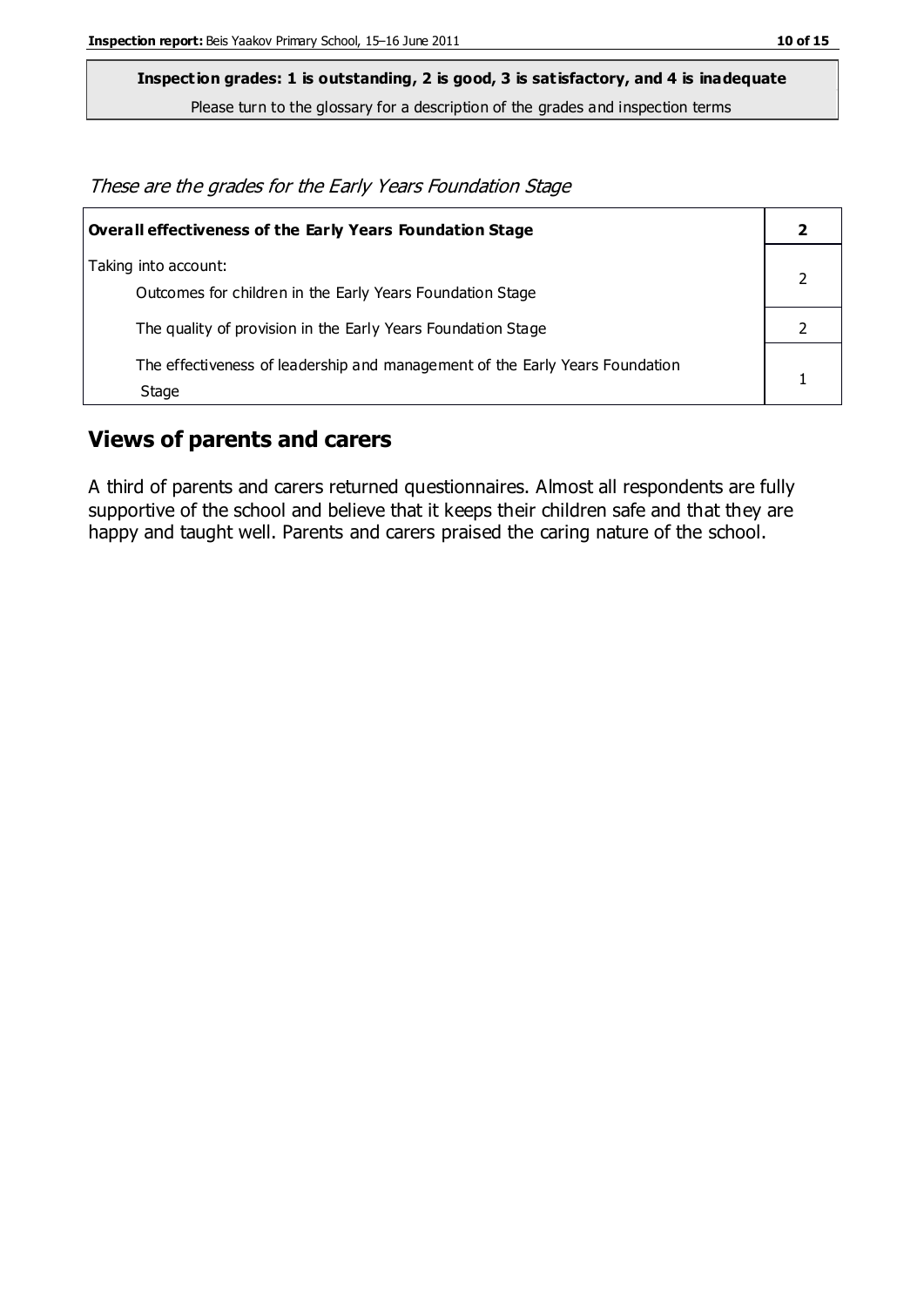#### **Responses from parents and carers to Ofsted's questionnaire**

Ofsted invited all the registered parents and carers of pupils registered at Beis Yaakov to complete a questionnaire about their views of the school.

In the questionnaire, parents and carers were asked to record how strongly they agreed with 13 statements about the school.

The inspection team received 143 completed questionnaires by the end of the on-site inspection. In total, there are 491 pupils registered at the school.

| <b>Statements</b>                                                                                                                                                                                                                                       | <b>Strongly</b><br>agree |               |              | <b>Agree</b>  |                | <b>Disagree</b> |                | <b>Strongly</b><br>disagree |  |
|---------------------------------------------------------------------------------------------------------------------------------------------------------------------------------------------------------------------------------------------------------|--------------------------|---------------|--------------|---------------|----------------|-----------------|----------------|-----------------------------|--|
|                                                                                                                                                                                                                                                         | <b>Total</b>             | $\frac{0}{0}$ | <b>Total</b> | $\frac{0}{0}$ | <b>Total</b>   | $\frac{0}{0}$   | <b>Total</b>   | $\frac{0}{0}$               |  |
| My child enjoys school                                                                                                                                                                                                                                  | 95                       | 66            | 46           | 32            | 0              | 0               | $\overline{2}$ | $\mathbf{1}$                |  |
| The school keeps my child<br>safe                                                                                                                                                                                                                       | 115                      | 80            | 26           | 18            | $\overline{2}$ | $\mathbf{1}$    | 0              | $\pmb{0}$                   |  |
| My school informs me about<br>my child's progress                                                                                                                                                                                                       | 60                       | 42            | 75           | 52            | $\overline{2}$ | $\mathbf{1}$    | 2              | $\mathbf{1}$                |  |
| My child is making enough<br>progress at this school                                                                                                                                                                                                    | 75                       | 52            | 65           | 45            | $\overline{2}$ | 1               | $\mathbf 0$    | $\mathbf 0$                 |  |
| The teaching is good at this<br>school                                                                                                                                                                                                                  | 97                       | 68            | 44           | 31            | 0              | 0               | $\mathbf{0}$   | $\mathbf 0$                 |  |
| The school helps me to<br>support my child's learning                                                                                                                                                                                                   | 89                       | 62            | 50           | 35            | 3              | $\overline{2}$  | $\mathbf 0$    | $\mathbf 0$                 |  |
| The school helps my child to<br>have a healthy lifestyle                                                                                                                                                                                                | 90                       | 63            | 52           | 36            | 1              | 1               | 0              | $\mathbf 0$                 |  |
| The school makes sure that<br>my child is well prepared for<br>the future (for example<br>changing year group,<br>changing school, and for<br>children who are finishing<br>school, entering further or<br>higher education, or entering<br>employment) | 73                       | 51            | 63           | 44            | $\mathbf 0$    | $\mathbf 0$     | $\mathbf 0$    | $\mathbf 0$                 |  |
| The school meets my child's<br>particular needs                                                                                                                                                                                                         | 81                       | 57            | 53           | 37            | $\overline{7}$ | 5               | $\mathbf 0$    | $\mathbf 0$                 |  |
| The school deals effectively<br>with unacceptable behaviour                                                                                                                                                                                             | 68                       | 48            | 66           | 46            | 5              | 3               | $\mathbf 0$    | $\mathbf 0$                 |  |
| The school takes account of<br>my suggestions and concerns                                                                                                                                                                                              | 69                       | 48            | 65           | 46            | 5              | 3               | 0              | 0                           |  |
| The school is led and<br>managed effectively                                                                                                                                                                                                            | 97                       | 68            | 44           | 31            | 0              | $\mathbf 0$     | $\mathbf 0$    | $\mathbf 0$                 |  |
| Overall, I am happy with my<br>child's experience at this<br>school                                                                                                                                                                                     | 98                       | 69            | 41           | 29            | $\overline{2}$ | 1               | $\pmb{0}$      | $\pmb{0}$                   |  |

The table above summarises the responses that parents and carers made to each statement. The percentages indicate the proportion of parents and carers giving that response out of the total number of completed questionnaires. Where one or more parents and carers chose not to answer a particular question, the percentages will not add up to 100%.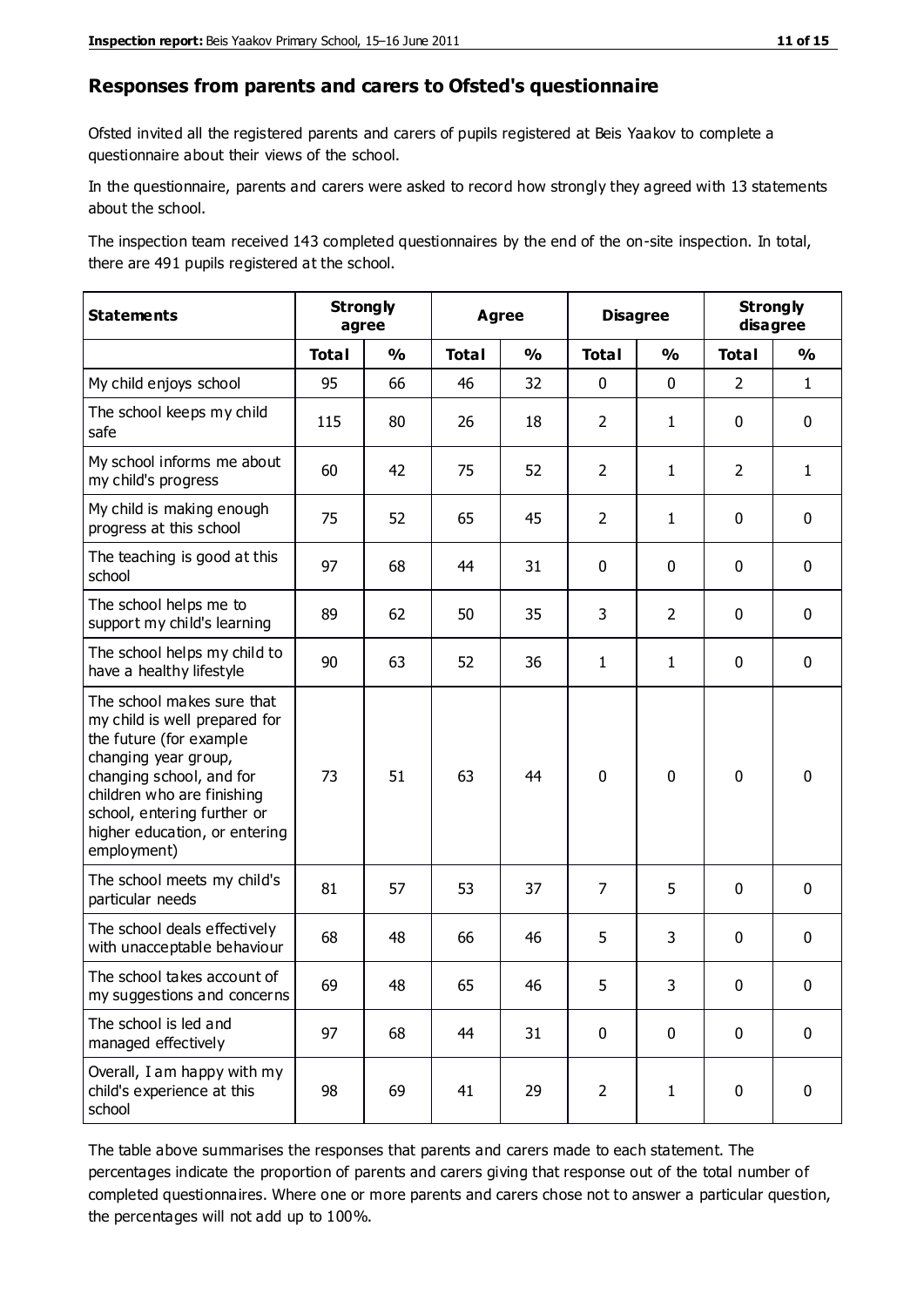#### **Glossary**

| Grade   | <b>Judgement</b> | <b>Description</b>                                                                                                                                                                                                            |
|---------|------------------|-------------------------------------------------------------------------------------------------------------------------------------------------------------------------------------------------------------------------------|
| Grade 1 | Outstanding      | These features are highly effective. An outstanding school<br>provides exceptionally well for all its pupils' needs.                                                                                                          |
| Grade 2 | Good             | These are very positive features of a school. A school that<br>is good is serving its pupils well.                                                                                                                            |
| Grade 3 | Satisfactory     | These features are of reasonable quality. A satisfactory<br>school is providing adequately for its pupils.                                                                                                                    |
| Grade 4 | Inadequate       | These features are not of an acceptable standard. An<br>inadequate school needs to make significant improvement<br>in order to meet the needs of its pupils. Ofsted inspectors<br>will make further visits until it improves. |

#### **What inspection judgements mean**

#### **Overall effectiveness of schools**

|                       | Overall effectiveness judgement (percentage of schools) |      |                     |                   |
|-----------------------|---------------------------------------------------------|------|---------------------|-------------------|
| <b>Type of school</b> | <b>Outstanding</b>                                      | Good | <b>Satisfactory</b> | <b>Inadequate</b> |
| Nursery schools       | 46                                                      | 48   | 6                   |                   |
| Primary schools       | 6                                                       | 47   | 40                  | 7                 |
| Secondary schools     | 12                                                      | 39   | 38                  | 11                |
| Sixth forms           | 13                                                      | 42   | 41                  | 3                 |
| Special schools       | 28                                                      | 49   | 19                  | 4                 |
| Pupil referral units  | 14                                                      | 45   | 31                  | 10                |
| All schools           | 10                                                      | 46   | 37                  |                   |

New school inspection arrangements were introduced on 1 September 2009. This means that inspectors now make some additional judgements that were not made previously.

The data in the table above are for the period 1 September 2010 to 31 December 2010 and are consistent with the latest published official statistics about maintained school inspection outcomes (see **[www.ofsted.gov.uk](http://www.ofsted.gov.uk/)**).

The sample of schools inspected during 2010/11 was not representative of all schools nationally, as weaker schools are inspected more frequently than good or outstanding schools.

Percentages are rounded and do not always add exactly to 100.

Sixth form figures reflect the judgements made for the overall effectiveness of the sixth form in secondary schools, special schools and pupil referral units.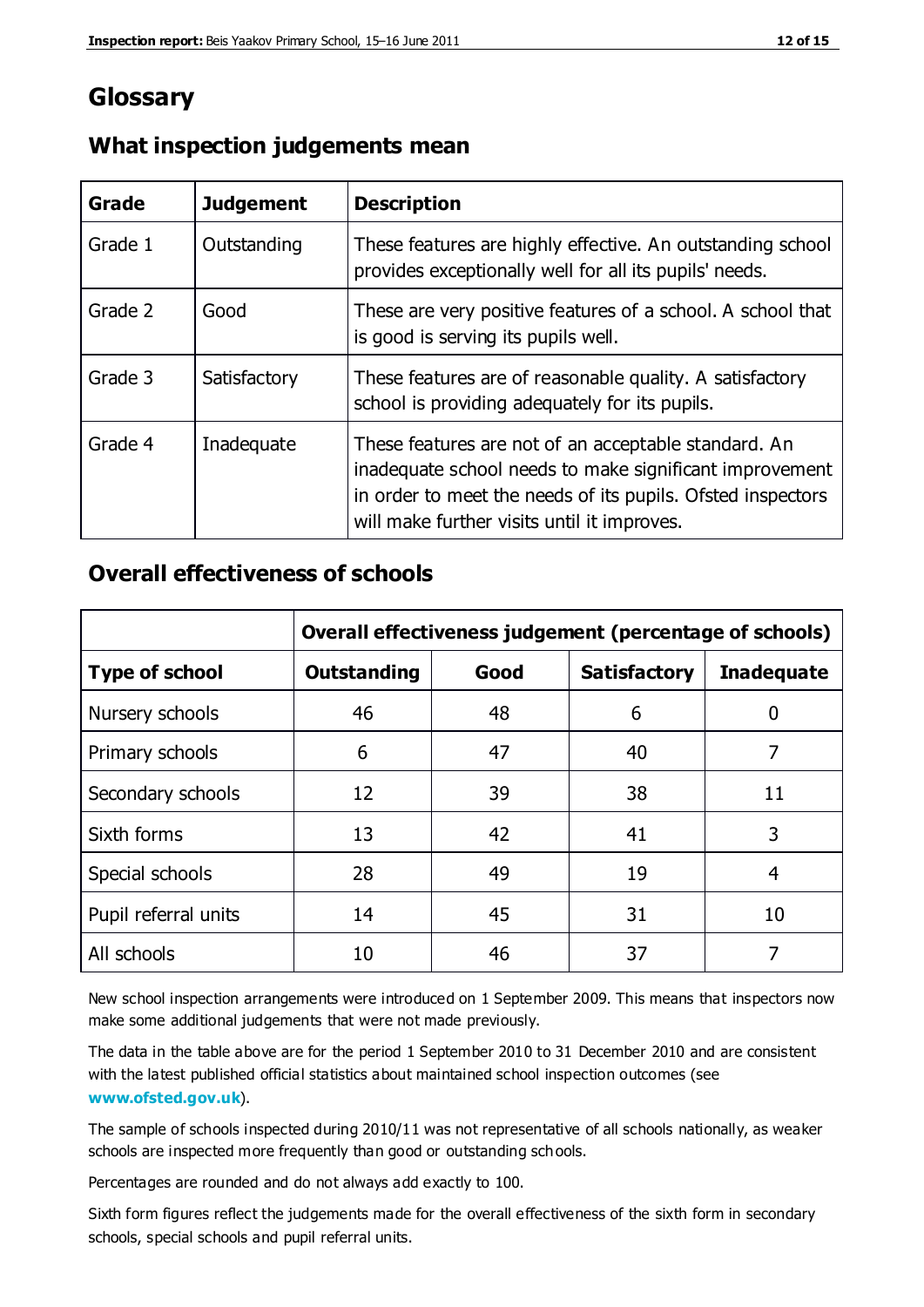### **Common terminology used by inspectors**

| Achievement:                  | the progress and success of a pupil in their learning,<br>development or training.                                                                                                                                                          |  |
|-------------------------------|---------------------------------------------------------------------------------------------------------------------------------------------------------------------------------------------------------------------------------------------|--|
| Attainment:                   | the standard of the pupils' work shown by test and<br>examination results and in lessons.                                                                                                                                                   |  |
| Capacity to improve:          | the proven ability of the school to continue<br>improving. Inspectors base this judgement on what<br>the school has accomplished so far and on the quality<br>of its systems to maintain improvement.                                       |  |
| Leadership and management:    | the contribution of all the staff with responsibilities,<br>not just the headteacher, to identifying priorities,<br>directing and motivating staff and running the school.                                                                  |  |
| Learning:                     | how well pupils acquire knowledge, develop their<br>understanding, learn and practise skills and are<br>developing their competence as learners.                                                                                            |  |
| <b>Overall effectiveness:</b> | inspectors form a judgement on a school's overall<br>effectiveness based on the findings from their<br>inspection of the school. The following judgements,<br>in particular, influence what the overall effectiveness<br>judgement will be. |  |
|                               | The school's capacity for sustained<br>improvement.                                                                                                                                                                                         |  |
|                               | Outcomes for individuals and groups of pupils.                                                                                                                                                                                              |  |
|                               | The quality of teaching.                                                                                                                                                                                                                    |  |
|                               | The extent to which the curriculum meets<br>pupils' needs, including, where relevant,<br>through partnerships.                                                                                                                              |  |
|                               | The effectiveness of care, guidance and<br>support.                                                                                                                                                                                         |  |
| Progress:                     | the rate at which pupils are learning in lessons and<br>over longer periods of time. It is often measured by<br>comparing the pupils' attainment at the end of a key                                                                        |  |

stage with their attainment when they started.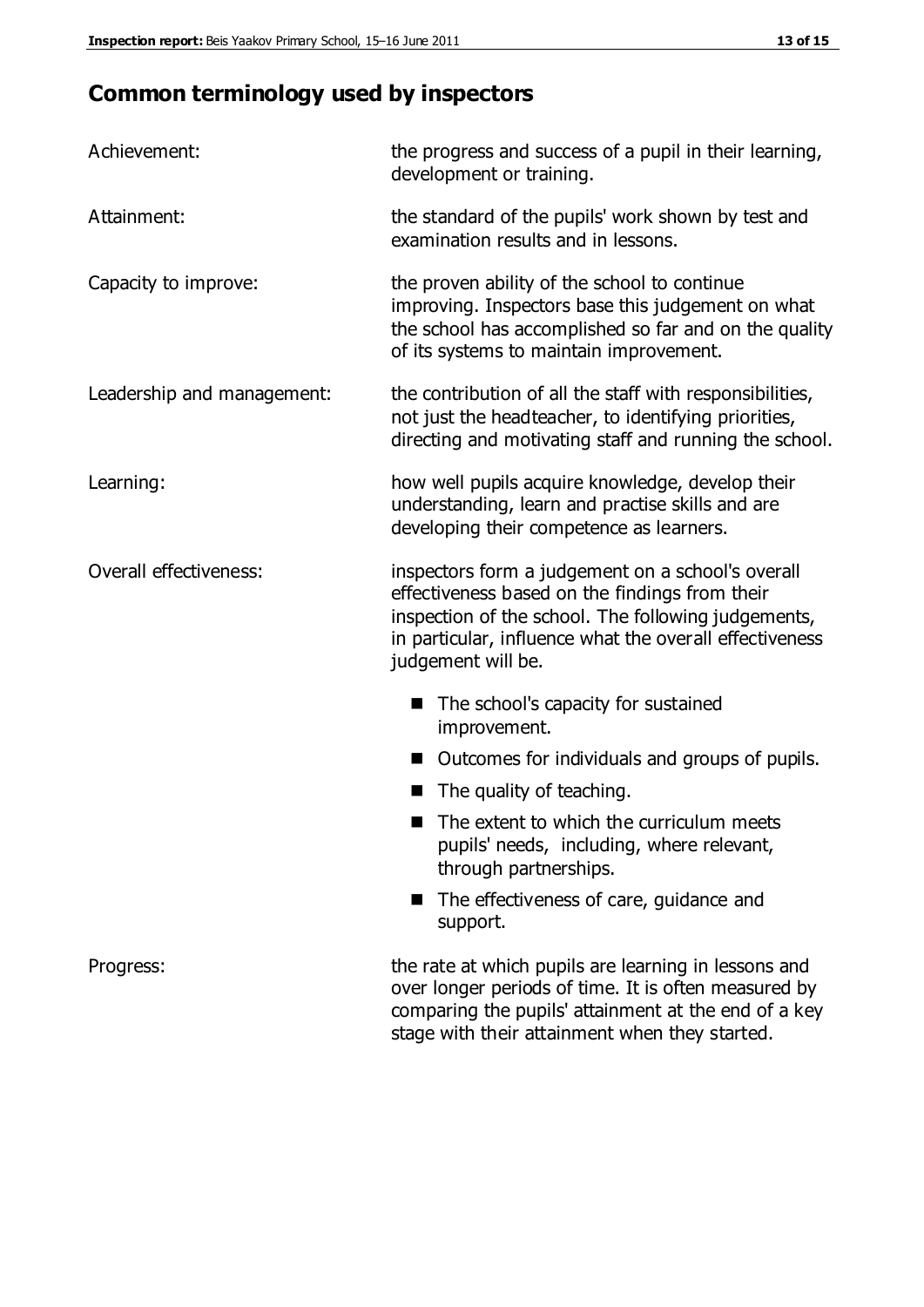#### **This letter is provided for the school, parents and carers to share with their children. It describes Ofsted's main findings from the inspection of their school.**

18 June 2011

#### Dear Pupils

#### **Inspection of Beis Yaakov Primary School, 373 Edgware Road, London NW9 6NQ**

Thank you for your warm welcome when we visited your school recently. We really enjoyed coming into your lessons, listening to you tell us about your school and seeing you at work and play.

Your school provides you with an outstanding education, so it is not surprising that you are proud of your school. We found that you have an outstanding understanding of healthy living and of keeping safe. Your spiritual, moral, social and cultural development is excellent and your behavior is an example to others. It was really nice to see that you all get on so well together. You make good progress as you go through the school and achieve well. You are fantastic ambassadors for your school.

Your school is very well led by your headteacher and senior staff. They want you to have the best. The curriculum and the level of care the school provides are outstanding. The good teaching you receive, has helped you make good progress.

We can see that the adults who run your school are working very hard to help it to improve. To make the school even better, we have asked the school to:

- **E** ensure that your teachers use assessment to accelerate your progress
- give you helpful comments to improve your work, particularly for the more-able among you.

Finally, we would like to thank you again and wish you well in the future.

Yours sincerely

Emma Aylesbury Lead inspector